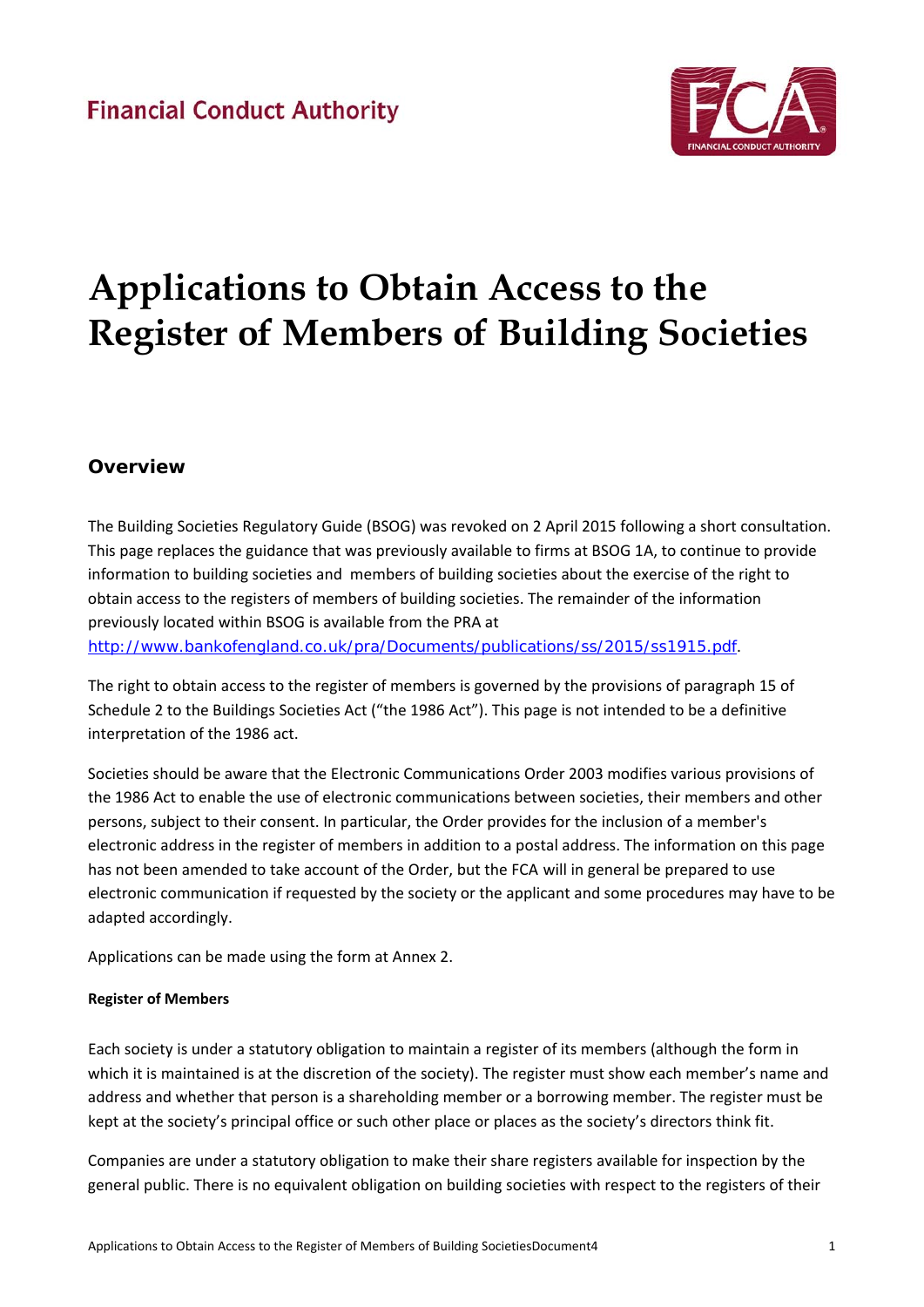members. A society is not required to allow access to its register other than in the circumstances provided for in paragraph 15 of Schedule 2 to the 1986 Act. Except to the limited extent that access is permitted under that paragraph, a society's register of members is confidential (and subject to data protection legislation).

There are two principal reasons for the confidentiality of the registers of members of building societies. First, it is to protect the privacy of members, whether individually or generally, so the fact that a person is either a shareholder in or a borrower from a particular society (or both) is not subject to indiscriminate disclosure. Second, it is to protect the commercial interests of societies given that it could be to their competitive disadvantage if the identities of their shareholding and borrowing members, who are their customers, were readily available to competitor organisations (the identity of whose customers is not so available).

However, building societies are mutual associations of members. As such, it is in principle reasonable for members to be able to pursue a direct interest in the business and management of their society and to get in touch with each other on matters of mutual concern.

Within the framework set out in paragraph 15 of Schedule 2 to the 1986 Act, it is the responsibility of the FCA to balance the rights of individual members generally to privacy, and of societies to commercial confidentiality, with the reasonable right of particular individual members to get in touch with each other on matters relating to the affairs of their society. The confidentiality of the information held on the register can be set aside only where the applicant can make out the case within the particular circumstance described in paragraph 15 of Schedule 2. In the opinion of the FCA, access to the register is to be considered as much a privilege as a right.

# **Statutory Framework**

Paragraph 15 of Schedule 2 to the 1986 Act governs when and how access to the register of members of a building society may be obtained. Subject to the exception provided for in paragraph 15(1) of Schedule 2, access may only be granted on a direction by the FCA. Paragraph 15(2) of Schedule 2 provides that a member may, if qualified to do so, make a written application to the FCA to exercise the right to obtain members names and addresses from the register of the society of which he or she is also a member, for the purposes of communicating with those other members of the society on a subject relating to its affairs. The text of paragraph 15 is at Annex 1.

Paragraph 15(1) of Schedule 2 provides for an exception to the requirement to make an application to the FCA. Where the PRA has cancelled a society's permission to accept deposits and the society has not had its permission reinstated, a member of that society has the right to obtain the names and addresses of its members from the register without application to the FCA. In this case, the applicant is not required to have been a member for any specified period but he must be otherwise qualified to obtain access to the register

A member is qualified for the purposes of obtaining access under paragraph 15(1) or (2) of Schedule 2 if, under the rules of the society, he or she may join in a members' requisition for a special meeting or in nominating a person for election as a director. This means that the applicant must be an investing or borrowing member of the society. If the society's rules prescribe a minimum investment or mortgage debt the member must hold shares or have a mortgage debt of at least that amount. The minimum cannot exceed 100 in either case (which figure the Treasury may change by Order). In cases covered by paragraph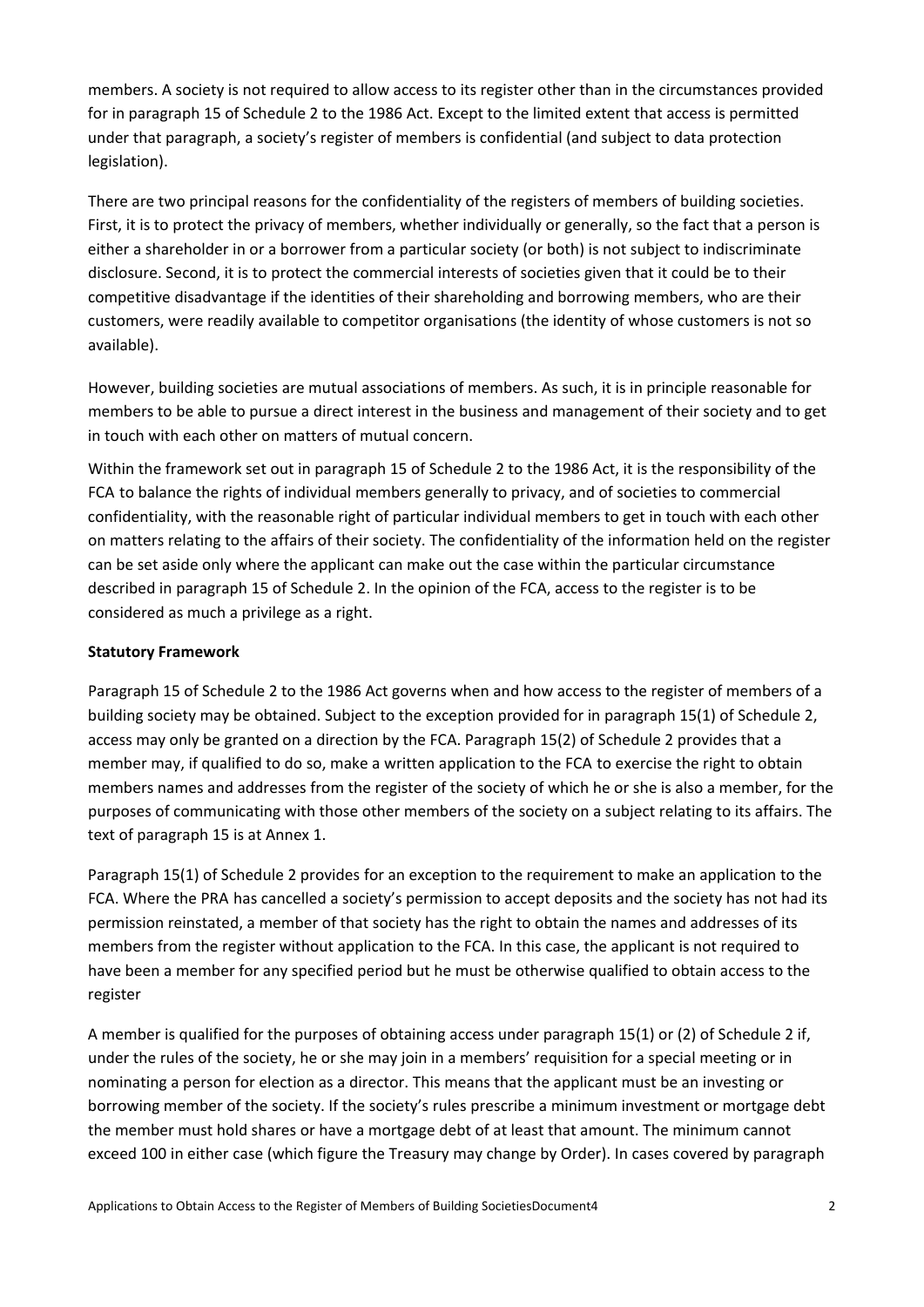15(2) of Schedule 2, the society may also require the applicant to have been a member for such period as may be specified in its rules. In most cases this is two years (the maximum permitted by the 1986 Act).

An application under paragraph 15(2) of Schedule 2 is subject to the payment of a reasonable fee, currently £25, to the FCA. Where an application is made, the FCA may direct the society to give the member access to the register provided the FCA is satisfied that:

(1) the applicant requires access for the purposes of communicating with members of the society on a subject relating to its affairs; and

(2) the applicant has not, since making the application, voluntarily ceased to be a member of the society.

The FCA must also have regard to the interests of the members as a whole and to all the other circumstances. If access is granted it may only be used to obtain the names and addresses of members for the purposes of communicating with them on a subject relating to the society's affairs (see also paragraphs on "a subject relating to a society's affairs").

Before giving a direction, the FCA is required to give particulars of the application to the building society concerned and to give it the opportunity to make representations. If either the applicant or the society so requests, the FCA must give both the opportunity of being heard by it. The FCA must also consult the PRA before making a direction. A direction given by the FCA may be subject to such limitation or conditions as the FCA may think fit.

If the FCA directs that the applicant shall have the right to obtain access to the register, the applicant may apply in writing to the society, describing the subject on which it is proposed to communicate with other members of the society. The society is required to give the applicant all necessary information as to where the register is kept and reasonable facilities (including office accommodation) for inspecting it and taking copies of any names and addresses. The applicant only has the right to take names and addresses from the register. A society may make the information from the register available to an applicant in such a way that only those names and addresses are disclosed.

Information obtained by the applicant from the register of the society concerned and relating to a member of that society may not be disclosed to any other persons without the consent of that member whose name and address has been taken from the register. Nor may it be disclosed for purposes not connected with the purposes given at the time the FCA made its direction. Contravention of these requirements is a criminal offence. Paragraph 6 of Schedule 14 to the 1986 Act provides that any dispute as to the rights of a member under paragraph 15 of Schedule 2 shall be referred to the FCA and treated as a reference to arbitration; and its award shall have the same effect as that of an arbitrator in a reference under paragraph 4(1) of Schedule 14.

# **Making An Application**

- Applications should be made to the FCA in writing in the form at Annex 2. Each application must be accompanied by the prescribed fee, which is currently £25 (cheques should be made payable to the Financial Conduct Authority). This fee is not refundable in any circumstances.
- Should an applicant wish to obtain access to the registers of more than one society (the applicant must, of course, be a qualified member of each of them), there must be a separate application, for each of which a separate fee must be paid.
- The FCA will acknowledge all applications within 5 working days of receipt.

Applications to Obtain Access to the Register of Members of Building SocietiesDocument4 3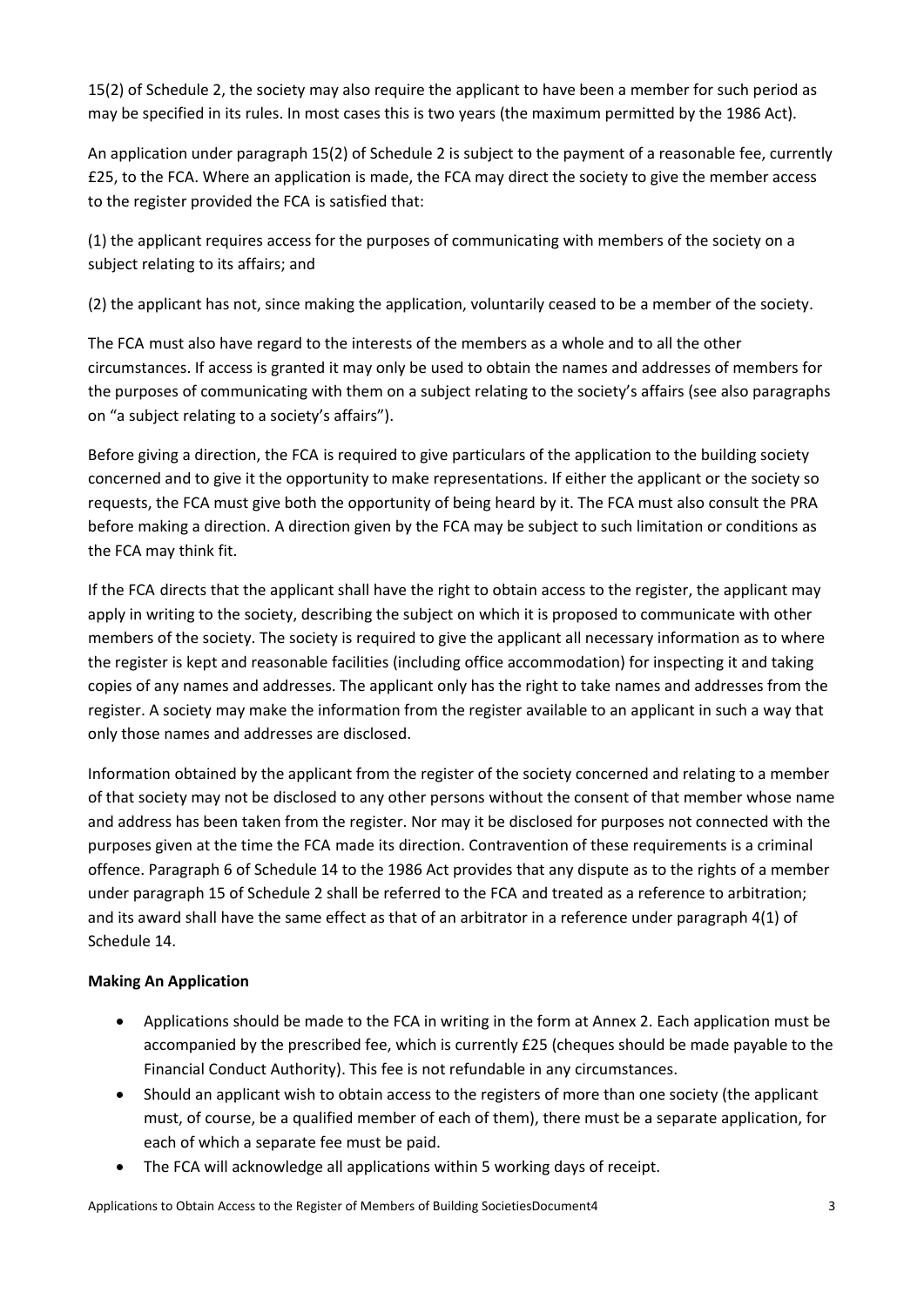To assist the FCA in its consideration of an application, and the society in making any representations on it, the application should set out clearly and concisely the issues about which the applicant wishes to communicate with other members and the purposes in doing so. In addition to this statement, the FCA requires at the time of the initial application a draft of the communication that would be sent should the FCA direct the society to give the applicant access to the register.

Without prejudice to its consideration of an application in any particular case, applicants should note the following general guidelines when preparing an application:

- the FCA will expect the member making the application to have read carefully the relevant provisions of the 1986 Act and this note;
- it is important to be specific about the purpose of the application, how it relates to the affairs of the society and why and how access to the register of members is necessary to achieve the applicant's objective;
- an applicant should think carefully about the purpose and content of the proposed communication before making the application so as to minimise the need for substantive changes to it at a later date;
- an application may be supported by such information or documents as the applicant may wish, but these will be considered to form part of the application, will be seen by the society and be open to comment by it;
- where an applicant submits two or more applications (together or in quick succession) it should be made clear as to why access to the register of members of each of the societies is necessary and how the purpose of each application relates to the affairs of that society;
- should an applicant be successful he or she will incur expenditure in taking names and addresses from the register and then producing and mailing the communication and the applicant should take this into account before submitting an application.

# **Considering an application**

The FCA will consider, first, whether the application contains all the relevant information. It may ask the applicant to provide further information or clarify what has already been given. If, in the opinion of the FCA, the application is defamatory, frivolous or vexatious the FCA may decide that it would be inappropriate to consider it further. The applicant will be informed of such decision as soon as practicable. In such cases the FCA may give the applicant an opportunity (normally only once) to revise the application to take the FCA's opinion into account. If a revised application is received by the FCA within 10 working days of the FCA's notice that the previous application was unacceptable (or such other period as the FCA may, in the circumstances, consider reasonable), a further fee will not be payable.

If the FCA is satisfied that the application provides all the relevant information and is, on the basis of that information, a valid application for the purposes of paragraph 15 of Schedule 2, the FCA will send the application, together with any supporting information or documents provided by the applicant, to the society. The society will be asked to confirm that the applicant was qualified to make the application at the time it was made and, if so, invited to make written representations on it to the FCA. The FCA will also ask the society whether it wishes to make oral representations at a hearing held by the FCA. The FCA will normally expect a society to submit its representations, or to confirm that none are to be made, within 15 working days of receipt of the copy of the application.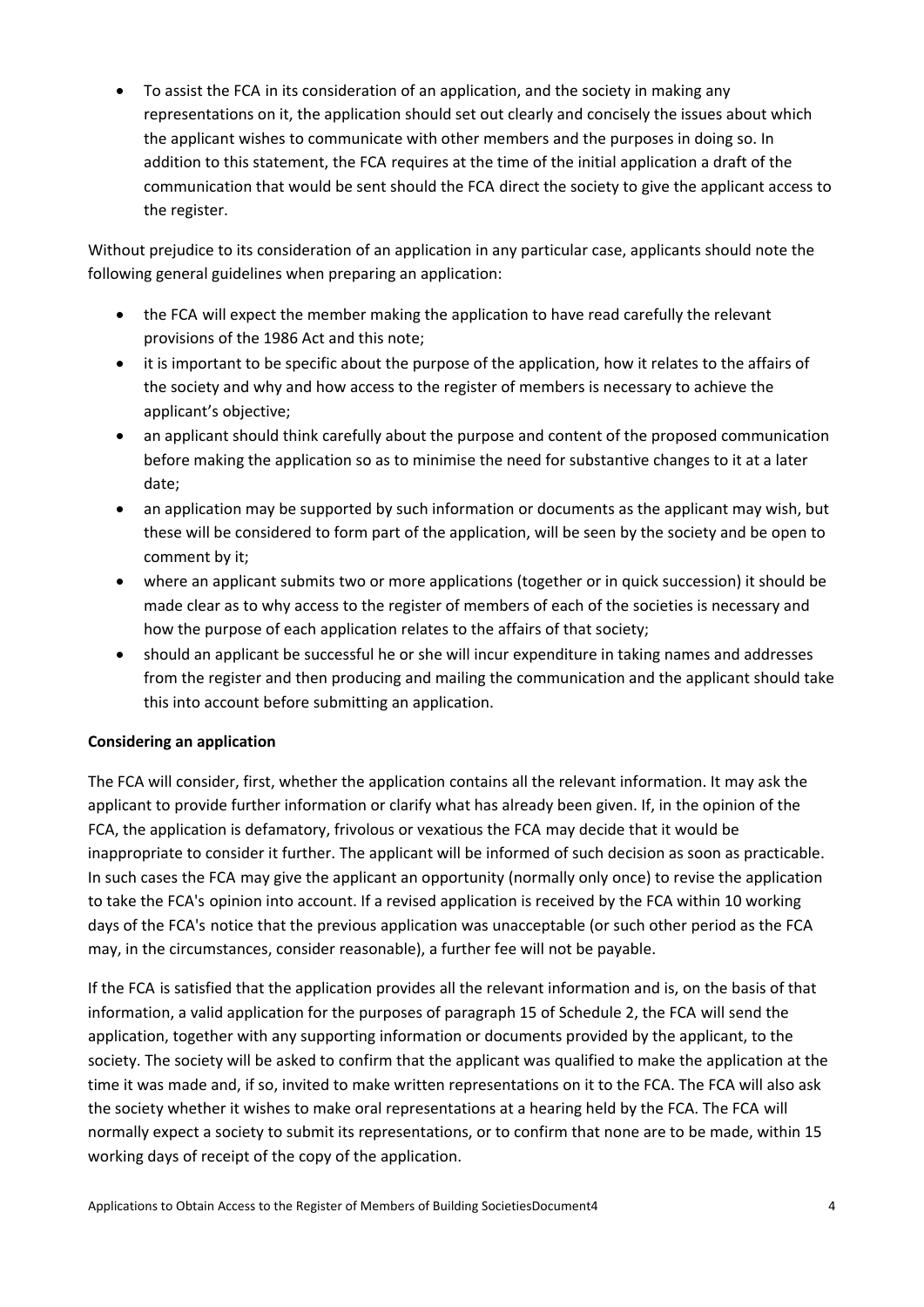Once the FCA has received the society's written representations, together with any supporting information or documents, a copy will be sent to the applicant with an invitation to make written comments on them to the FCA. The FCA will also ask whether the applicant wishes to make oral representations, irrespective of whether the society has indicated that it would wish to do so. The FCA will normally expect an applicant to provide written comments or to confirm that none are to be made within 15 working days of receipt of the invitation.

Once the FCA has received the applicants written comments, a copy of them will be sent to the society. This will normally be for information only. However, in any case where, in the opinion of the FCA, the applicant has introduced new matters which can properly be dealt with as part of the existing application, the society will be given the opportunity to make further representations. If the applicant has introduced new matters which, in the opinion of the FCA, cannot properly be dealt with as part of the existing application, the FCA may ask the applicant to make a new application or it may disregard the new matters for the purposes of the application under consideration. In the latter case the FCA will inform the applicant accordingly. The FCA may seek further information or other documents from either the applicant or the society at any time.

Paragraph 15(2) of Schedule 2 sets out the matters to which the FCA should have regard in considering an application:

(1) the purpose of the proposed communication, which must be on a subject relating to the society's affairs;

(2) the interests of the members as a whole;

(3) all the other circumstances.

Paragraph 15(3) of Schedule 2 provides that the FCA may give a direction subject to such limitations or conditions as the FCA may think fit.

The FCA will consider each application on its merits. The next three sections give further details about how the FCA will consider each of the factors to which it may have regard.

# **A subject relating to the society's affairs**

The 1986 Act does not define affairs. As a general proposition, the FCA considers that affairs will primarily relate to matters connected with the society's finances, its business activities and the manner in which it carries on those activities, and not just to the applicant's personal affairs. Given the principal reasons for the confidentiality of the registers of members of building societies the matters about which the member wishes to communicate with other members, will, in the opinion of the FCA, normally need to be of a substantial nature and must relate to the particular society concerned. The FCA will expect the applicant to demonstrate not only why he or she is personally concerned about, or affected by, these matters but also why it is necessary that this concern is communicated direct to other members.

Paragraph 15 of Schedule 2 requires each application to be considered separately by the FCA so that it cannot consider applications with the same, or similar purpose, or related to the same, or similar issue, as if they were a class application. So, for example, an application from a member wishing to obtain the required support of other members to stand for election to the board of directors of a society will be considered individually and on its merits, notwithstanding any previous decision the FCA may have taken on an application with the same, or similar, purpose.

Applications to Obtain Access to the Register of Members of Building SocietiesDocument4 5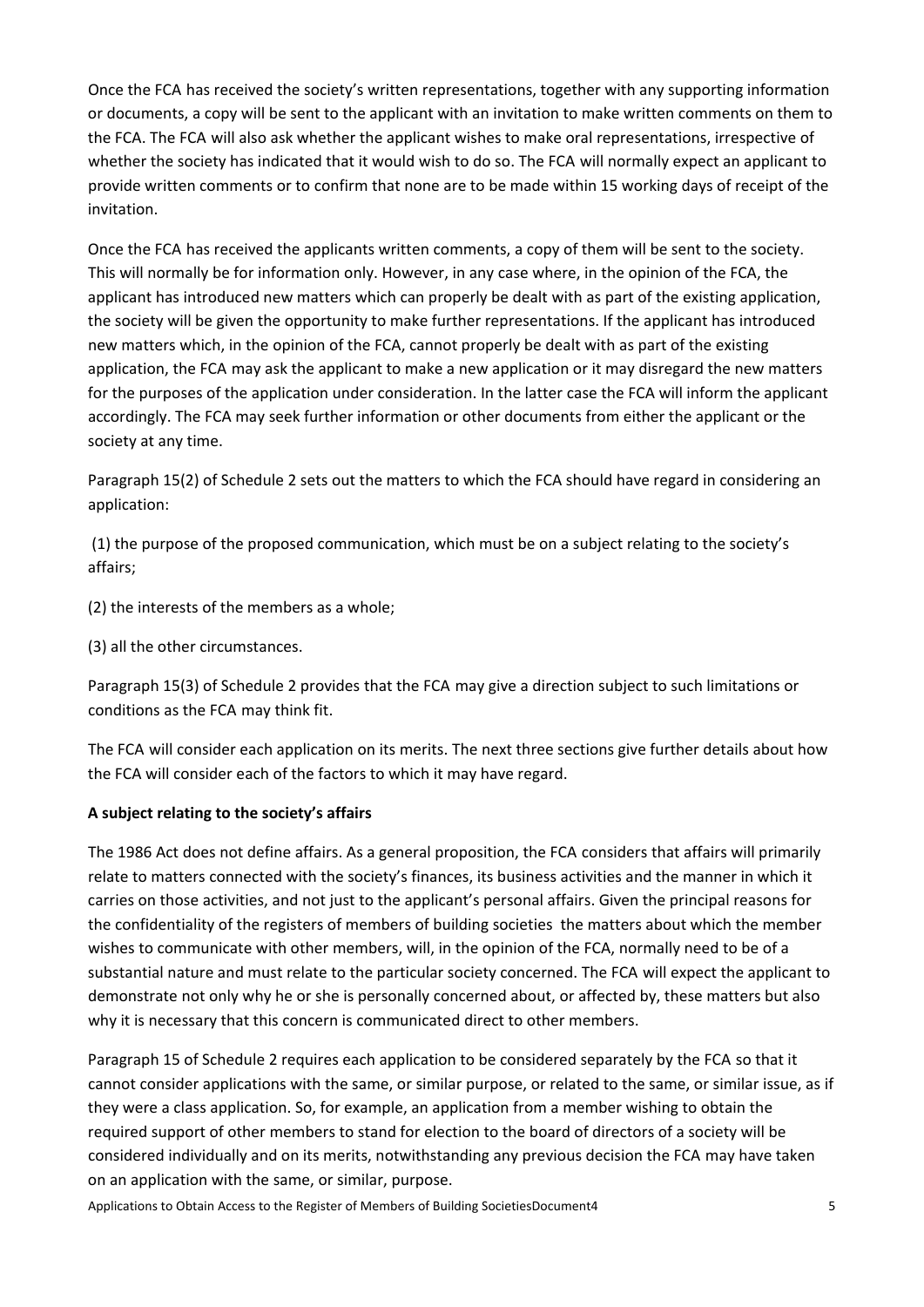The FCA will wish to be satisfied that the wording of the communication is consistent with the stated purpose of the application. It may invite the society to comment on the communication but the society cannot itself stipulate what its terms should be.

#### **The interests of the members as a whole**

The FCA will balance the wider interests of the membership as a whole with those of any one individual member or group of members. The FCA will require the applicant to demonstrate that the communication raises matters which are likely to be of interest to the society's members generally or at least a substantial section of them. The FCA will take into consideration any evidence of support from other members of the society, should the applicant claim that this has already been given.

Whilst the right to make an application is open to all qualified members of the society, the FCA is of the opinion that, as a general proposition, access to the register is not an appropriate vehicle for the pursuit of a private grievance between a member and the society or the pursuit of a more general campaign affecting the building societies sector as a whole. The Financial Services and Markets Act 2000 provides for a reference to the Financial Ombudsman Service for the investigation of a customer complaint, and the 1986 Act provides for a reference to the High Court (in Scotland, the Court of Session) for the resolution of a membership dispute.

The 1986 Act does not require that a person who is given access to the register must write to all the members. To do so would mean that the right of access was of little practical value. In the opinion of the FCA, it is acceptable for the applicant to write, for example, to a random selection of members or to those living in a particular geographical area. However, the FCA may require the communication to indicate whether or not it has been sent to all the members or only a proportion of them (and, if so, on what basis that proportion was selected).

# **All the other circumstances**

The circumstances that may be appropriate for the FCA to take into account can only be identified in the particular case at the particular time. As a general proposition, the FCA will take into account any relevant information in respect of the applicant's relationship with the society. This could include, for example, previous applications for access to the register. The FCA will also take into account whether the applicant has raised the issue about which he or she is concerned at the society's annual general meeting or whether he or she would be able to do so at a future meeting. The FCA will at the same time take into account any evidence that the society has attempted to frustrate the member's legitimate right to speak on the issue at the annual general meeting or seems likely to do so on a future occasion.

The FCA will also take into account the likely effect on building societies generally should the applicant be given access to the register of members of a particular society and write to the other members as proposed. It will consider whether, should it direct that an applicant be given access to the register of one society, this could have any adverse impact on other societies, for example, a possible risk to confidence. The FCA will also expect the applicant to explain why it is not possible to obtain support in some other way and so why it is necessary to have the privilege of accessing the register of members. The FCA will expect an applicant to show an awareness of these wider considerations and will wish to be assured that they will be appropriately reflected in both the tone and the content of the communication.

An applicant will be expected to disclose to the FCA whether he or she is acting in a purely personal capacity or on behalf of, or in concert with, any other person or institution, or whether he or she has an

Applications to Obtain Access to the Register of Members of Building SocietiesDocument4 6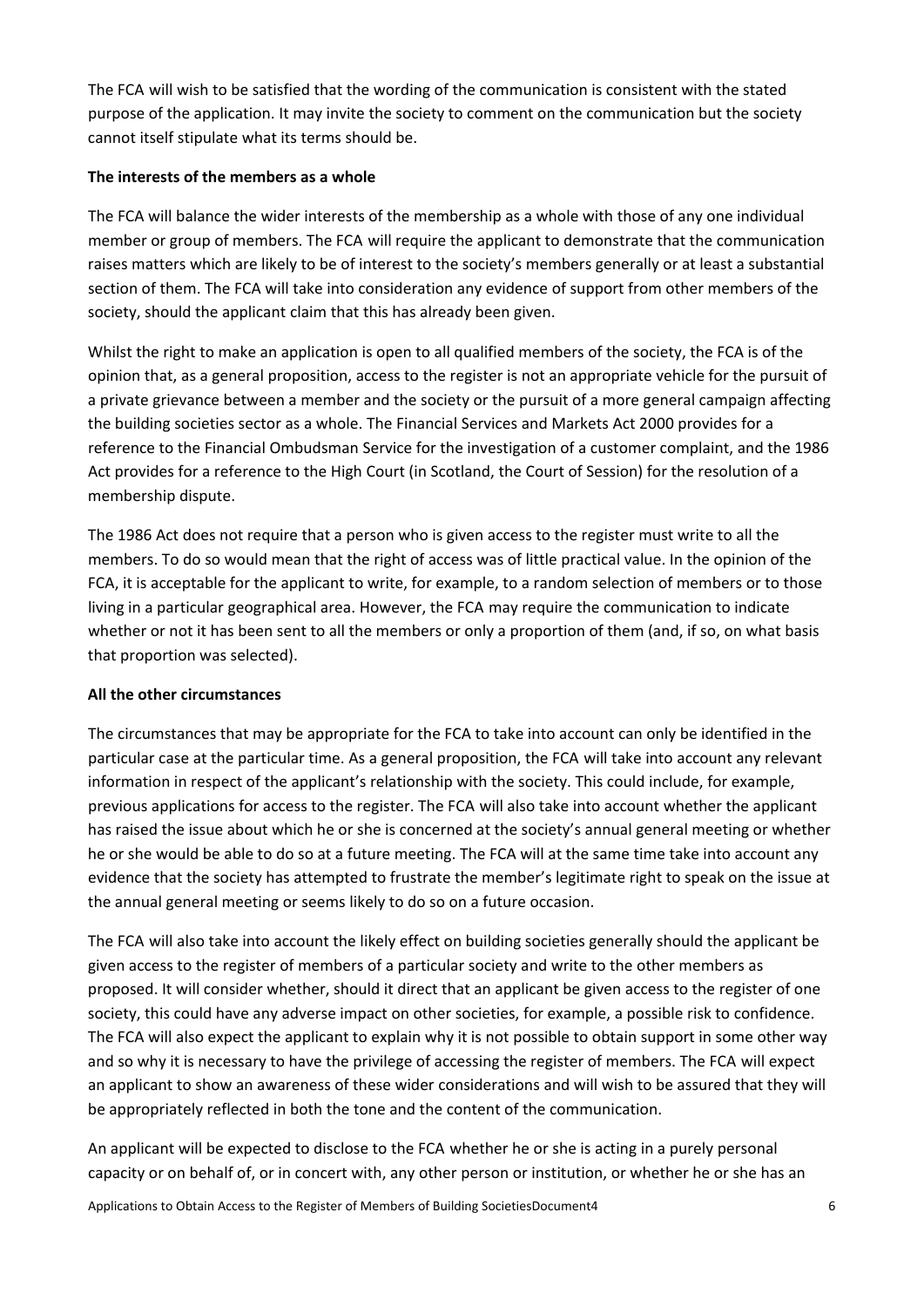interest in the society beyond the fact of being a member of it. Where the applicant has not made such a disclosure, but the FCA has reason to believe that he or she may be acting for or in concert with another party, the FCA will make enquiries to establish the facts and will invite the applicant to comment on its findings. Each application to inspect the register of members is considered on its merits. Where an application is made by a member whom the FCA considers to be in effect acting on behalf of a third party commercial institution, it will in particular have regard to:

(1) the nature of the members own interest in the application and the third party Institution's objectives;

(2) the interest of members as a whole in preserving privacy and the society's right to commercial confidentiality in its membership list;

(3) any interaction between the application and the detailed and mandatory procedures under the 1986 Act governing mergers of building societies or as the case may be transfers of business to commercial companies; and

(4) other means open to the member and the third party institution to communicate with members on the relevant subject.

The interests of the members as a whole should not be confused with the personal interests of one or more individual members.

# **Such limitations or conditions as the FCA may think fit**

The 1986 Act imposes a specific restriction on any person who has taken information from the register of members. That is, the information may not be further disclosed (by that person or anyone to whom the information has been disclosed in accordance with the direction given by the FCA) except with the consent of the member to which it relates or for the purposes for which the 1986 Act provides. This is an essential safeguard against the abuse of the privilege of being given access to the register of members and contravention of the restriction is a criminal offence.

The FCA will consider what limitations or conditions it should properly attach to a direction in each particular case. However, and without prejudice to the exercise of its discretion, the FCA will normally consider limitations or conditions in the following areas:

(1) whether the information taken from the register may be further disclosed and, if so, those to whom it may be disclosed. In particular, if the requestor is acting on behalf of a third party commercial institution, the FCA is likely to impose such conditions as may be necessary to ensure that the third party institution does not directly or indirectly gain access to the information in the register or use the proposed communication by the applicant with other members to damage the society;

(2) that the communication must be in writing and addressed separately to each of the members to whom it is sent;

(3) that the material terms of the communication sent must be those seen by the FCA at the time it reached its decision on the application;

(4) that the communication is accurate, is not offensive, is not misleading (including any inference that the communication is being made by, or on behalf of, the society), is not likely to bring about a loss of confidence in the society (or in societies generally) or otherwise harm its current or future business;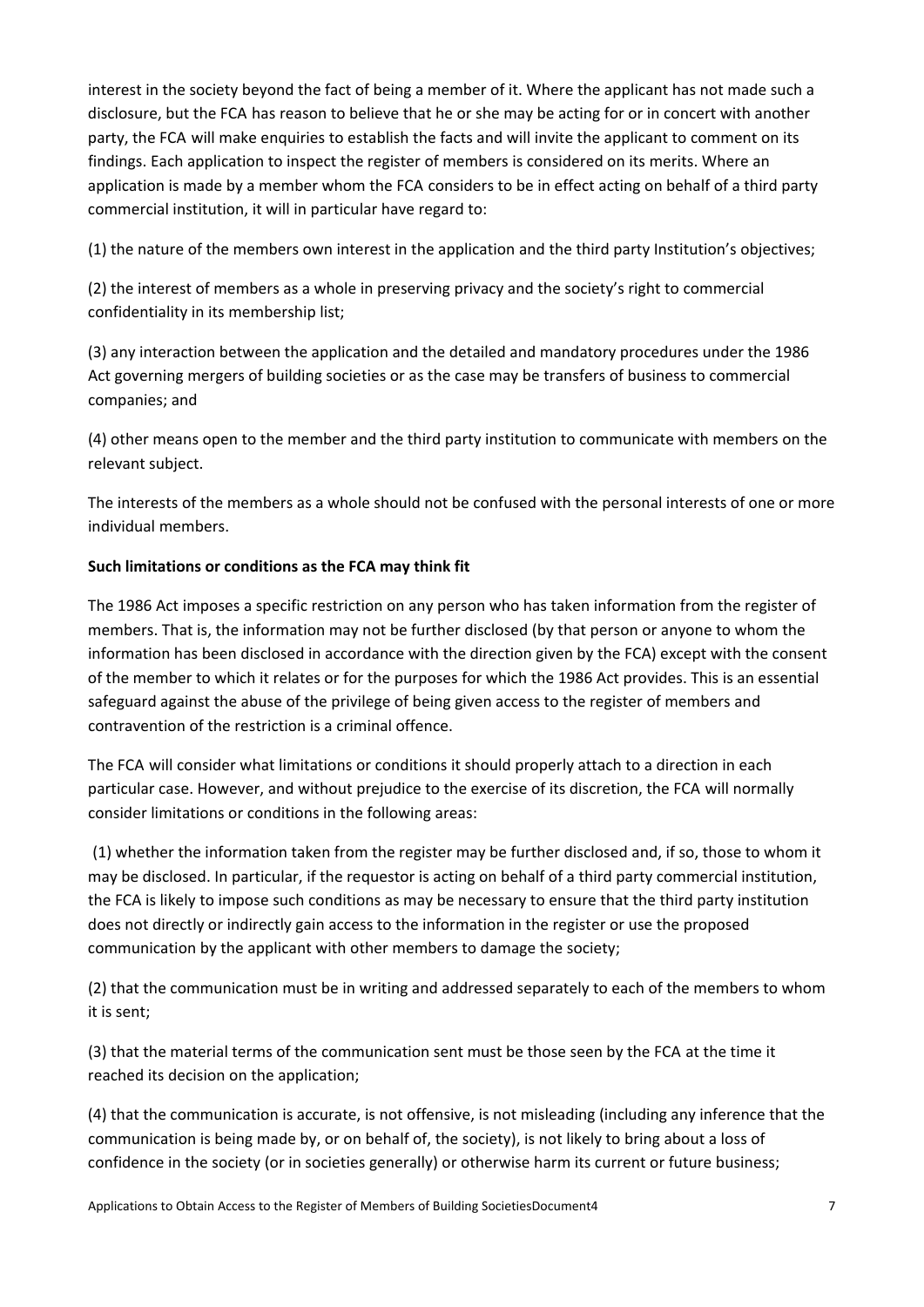(5) that the communication must be sent within a specified time;

(6) that the applicant is given a specified period during which the relevant information is to be made available.

#### **Oral Hearings**

Should either the society or the applicant ask for an opportunity of being heard by the FCA, then it will invite both parties to attend a hearing. If neither party so requests, the FCA will normally decide the application on the basis of the written evidence available to it, including the application, the society's comments and the applicants written comments together with the results of any enquiries the FCA itself may have made. If there is an oral hearing this will normally be taken by one or more persons authorised by the FCA to act on its behalf.

The FCA will normally give the applicant and the society not less than 10 working days formal notice that there will be a hearing, including the place and time at which it will be held. The hearing will normally be held in public. However, if either the applicant or the society requests that the hearing be held in private, the person(s) taking the hearing will listen to arguments from both parties before deciding whether to admit the public (which may include representatives of the media).Whilst the proceedings will be comparatively informal, the applicant and the society may, if they wish, be legally represented. In any such case, the FCA must be notified at least 5 working days in advance of the hearing so that it may inform the other party. The applicant and the society may also be assisted by such other persons as the FCA considers reasonable in the circumstances.

The person(s) taking the hearing will introduce the proceedings and deal with any preliminary matters. The applicant and the society will then each be invited to present their cases, in that order. Each will have the opportunity to comment on the case presented by the other. The person(s) taking the hearing may ask such questions as they consider necessary, particularly to establish or elucidate matters of fact, but will not respond to questions from either of the parties. This procedure may be varied according to the circumstances of the particular case.

#### **Deciding an Application**

The person taking the hearing will not normally announce a decision at the hearing or give any indication as to the FCA's likely decision. The FCA's decision with reasons will always be given in writing. The FCA will normally expect to issue its decision within 15 working days of a hearing. A copy will be sent to the applicant and to the society.

The FCA will make its decision public. It would also normally expect to make copies of its written decision with reasons available to those interested to see it. It may decide not to do so, however, where it considers that publication could be prejudicial to the interests of shareholders or depositors in or with the society. The FCA will, if either applicant or society objects to the publication of its written decision, give both parties the opportunity to make representations to it.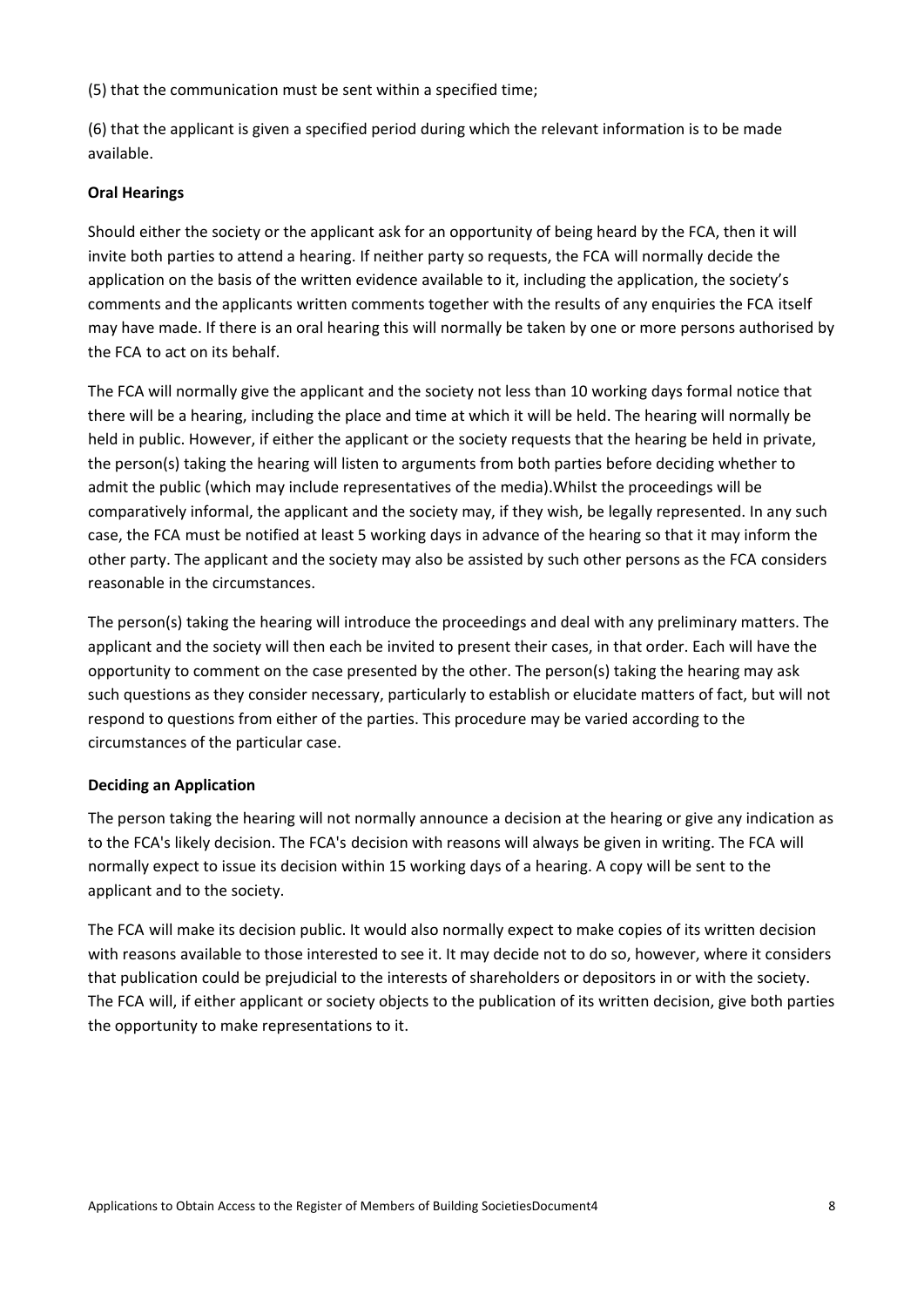## **Annex 1: Extract from the 1986 Act**

#### **Schedule 2, paragraph 15**

Right of members to obtain particulars from the register

15. (1) At any time when a building society

 (a) has had its permission under Part 4A of the Financial Services and Markets Act 2000 to accept deposits cancelled;

and

(b) has not subsequently been given such permission,

a member of the society shall, subject to sub-paragraph (1A) below, have the right to obtain, from the register kept under paragraph 13 above, the names and addresses of members of the society, for the purpose of communicating with them on a subject relating to the affairs of the society.

(1A) Sub-paragraph (1) above shall not apply unless the member in question

(a) is qualified under the rules of the society to join in a members requisition for a special meeting, or to join in nominating a person for election as a director; or

(b) would be so qualified if any requirements as to length of time a person must have been a shareholding or borrowing member were omitted.

(2) If, at any time not falling within sub-paragraph (1) above, a member of a building society who is qualified under the rules of the society to join in a members requisition for a special meeting, or to join in nominating a person for election as a director, makes a written application to the FCA for the right to obtain names and addresses from the register, the FCA if satisfied that the applicant

(i) requires that right for the purpose of communicating with members of the society on a subject relating to its affairs; and

(ii) has not, since making the application, voluntarily ceased to be a member of the society; and having regard to the interests of the members as a whole and to all the other circumstances; may direct that the applicant shall have the right to obtain from the register the names and addresses of the members for the purpose of communicating with them on that subject.

(2A) The FCA may charge a reasonable fee for considering an application under sub-paragraph (2) above.

(3) Any direction under sub-paragraph (2) above may be given subject to such limitations or conditions as the FCA may think fit.

(3A) The FCA must consult the PRA before giving a direction under sub-paragraph (2)

(4) Before giving a direction under sub-paragraph (2) above, the FCA shall give particulars of the application to the building society and shall afford the society an opportunity of making representations with respect to the application; and the FCA shall, if the applicant or the society so requests, afford to the applicant and to the society an opportunity of being heard by it.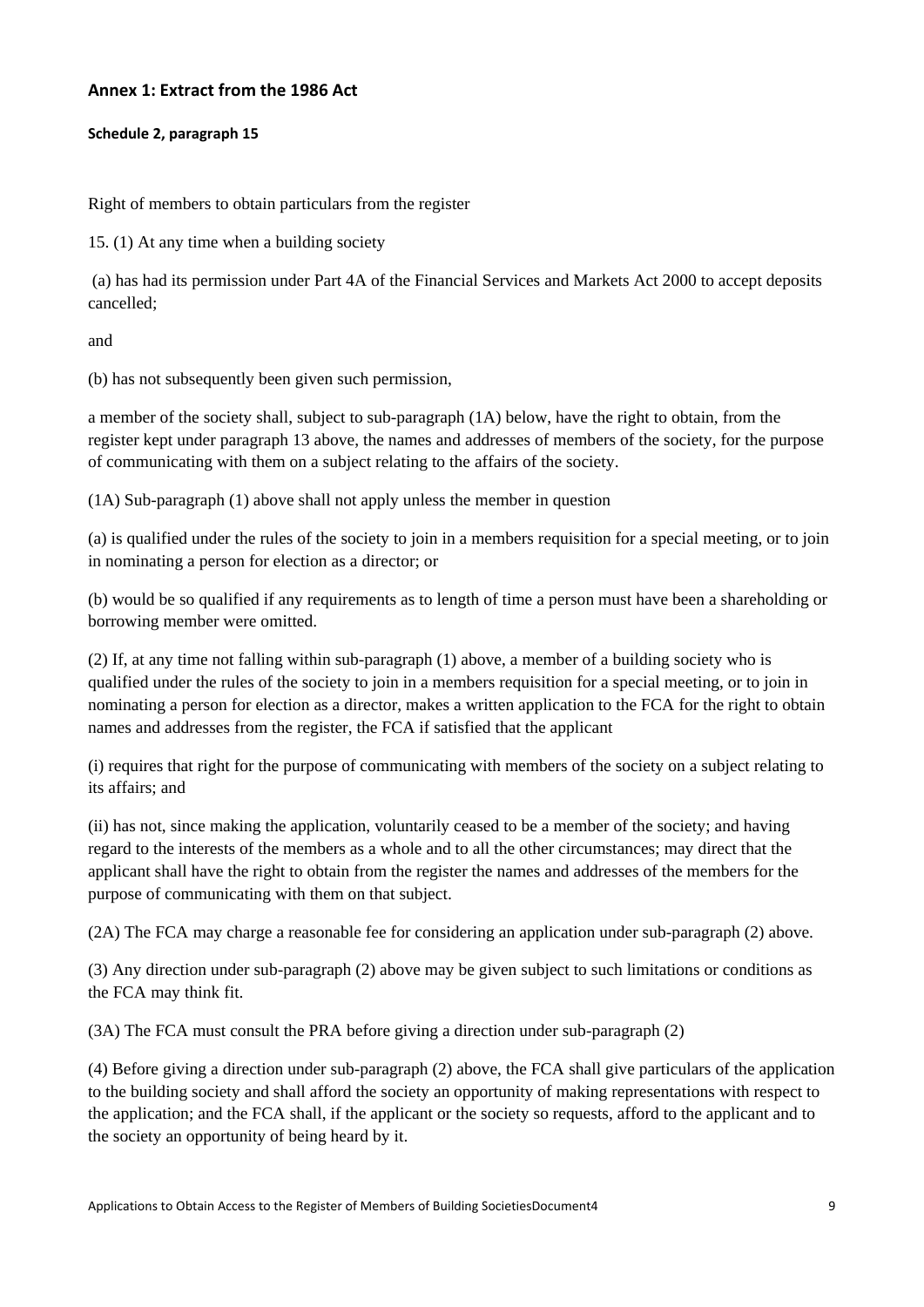(5) A member entitled under this paragraph to obtain the names of members of a building society may apply in writing to the society, describing in the application the subject on which he proposes to communicate with other members of the society; and the society shall give him all necessary information as to the place or places where the register, or part of it, is kept, and reasonable facilities for inspecting the register and taking a copy of any names and addresses in the register.

(6) A building society shall not be obliged to disclose to a member making an application under this paragraph any particulars contained in the register other than the names of the members and their addresses, and may construct the register in such a way that it is possible to disclose the names and addresses to inspection without disclosing any such other particulars.

(7) No information obtained under sub-paragraph (1) or (2) above or this sub-paragraph and relating to a member of the society may be disclosed except with

(a) the consent of that member;

(b) or in the case of information obtained under sub-paragraph (1) or (2) above, for purposes connected with the purpose mentioned in that paragraph.

(8) Any person who discloses information in contravention of sub-paragraph (7) above shall be liable

(a) on conviction on indictment, to imprisonment for a term not exceeding two years or to a fine or both; and (b) on summary conviction, to a fine not exceeding the statutory maximum

#### **Annex 2**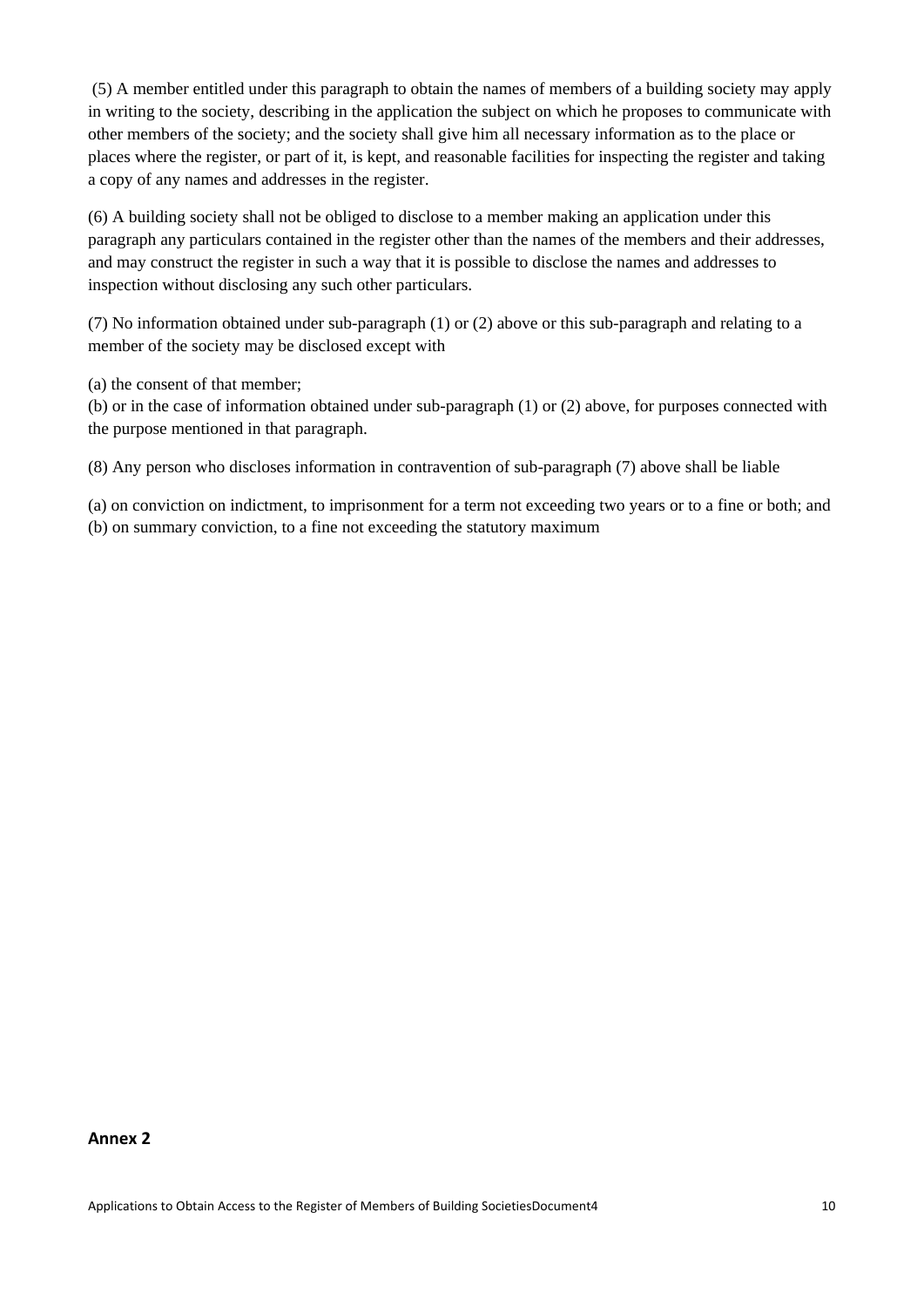# **APPLICATION FOR THE RIGHT TO OBTAIN ACCESS**

# **TO THE REGISTER OF MEMBERS OF A BUILDING SOCIETY**

*This form is to be completed by a member of a building society who wishes to be given access to the register of members of the building society of which he or she is a member in accordance with paragraph 15 of Schedule 2 to the Building Societies Act 1986 (as amended by and under the Financial Services and Markets Act 2000) and who is qualified under that paragraph to make such an application. Before completing this form you are advised to read the guidance published by the Financial Conduct Authority. Copies of this form may be downloaded from the FSA's Handbook webpage on Regulatory Guides <http://fsahandbook.info/FSA/html/handbook/D44> .*

*On completion this form should be sent to the Financial Conduct Authority, 25 The North Colonnade, Canary Wharf, London E14 5HS.* 

**1. Name of the society of which you are a qualified member to whose register of members you wish to be given access:**

**2. Name and address of applicant:**

**Name**

**Address**

**Telephone** 

**3. Share account details**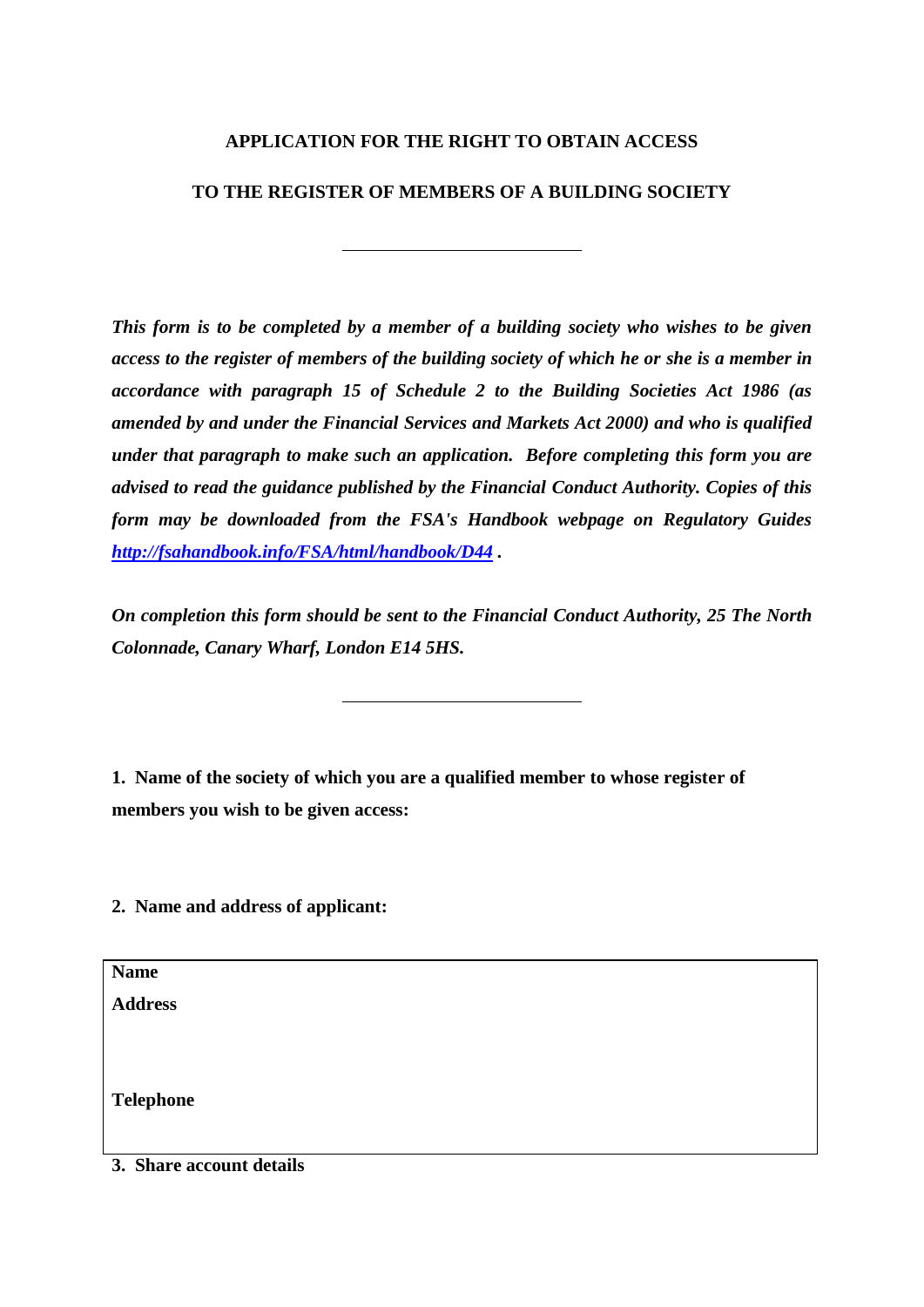**Account name (s)**

**Account number (s)**

# **4. Mortgage account details**

**Account name (s)**

**Account number (s)**

# **NOTE**

If the name and/or the address in which you hold either or both of the above accounts are different from the name and address given for the purposes of this application, please specify that in which it/they are held.

**Name**

**Address**

5. Please specify the subject on which you wish to communicate with other members of the society and the points you would wish to make in your communication. Please also enclose a draft of your proposed communication.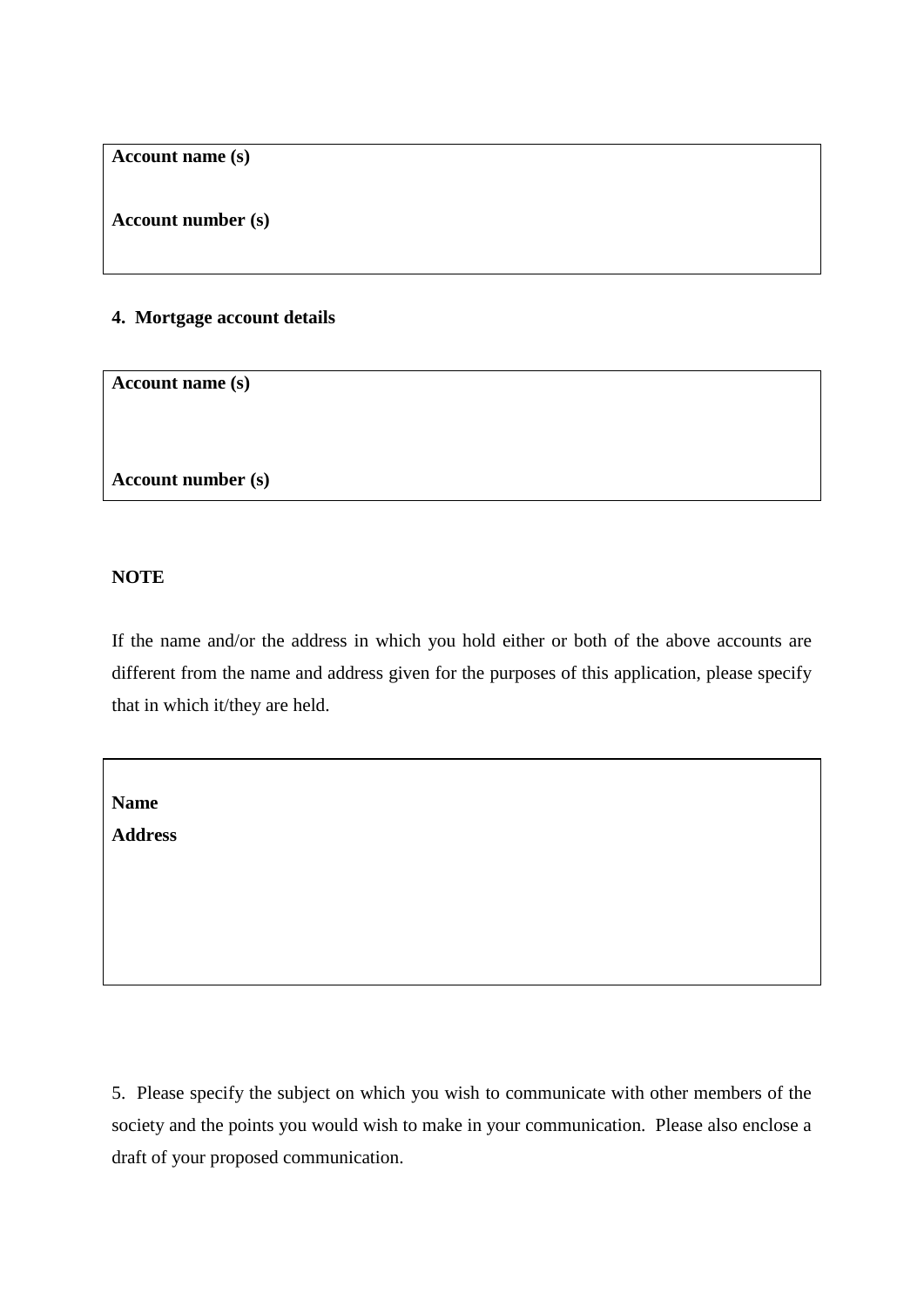6. If there is any other information or documents, in addition to your draft communication, you would wish to form part of your application, please specify.

# **DECLARATION**